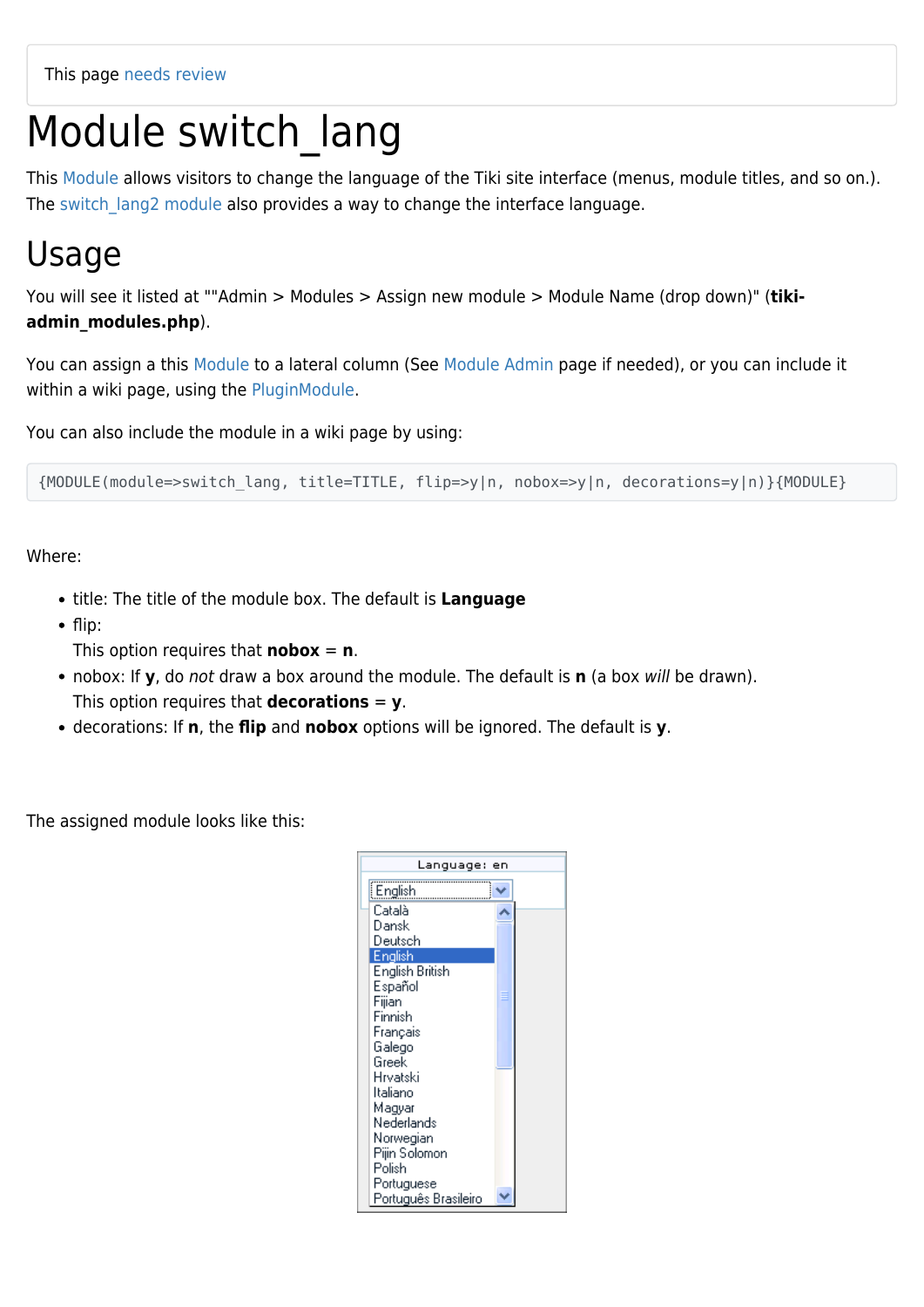The list of available languages is determined by the language files currently installed in your **lang** directory:



## Related Pages

See these pages for information that applies for all modules:

- [Module](https://doc.tiki.org/Module)--Overall introduction and overview
- [Module Admin-](https://doc.tiki.org/Module-Admin)-Introduction to the module admin pages for site-wide and individual module settings

### Related Pages

See these pages for information that applies for all modules:

- [Module](https://doc.tiki.org/Module)--Overall introduction and overview
- [Module Admin-](https://doc.tiki.org/Module-Admin)-Introduction to the module admin pages for site-wide and individual module settings

#### Related Pages

See these pages for information that applies for all modules:

- [Module](https://doc.tiki.org/Module)--Overall introduction and overview
- [Module Admin-](https://doc.tiki.org/Module-Admin)-Introduction to the module admin pages for site-wide and individual module settings

### Related Pages

See these pages for information that applies for all modules:

- [Module](https://doc.tiki.org/Module)--Overall introduction and overview
- [Module Admin-](https://doc.tiki.org/Module-Admin)-Introduction to the module admin pages for site-wide and individual module settings

# Related Pages

See these pages for information that applies for all modules:

• [Module](https://doc.tiki.org/Module)--Overall introduction and overview